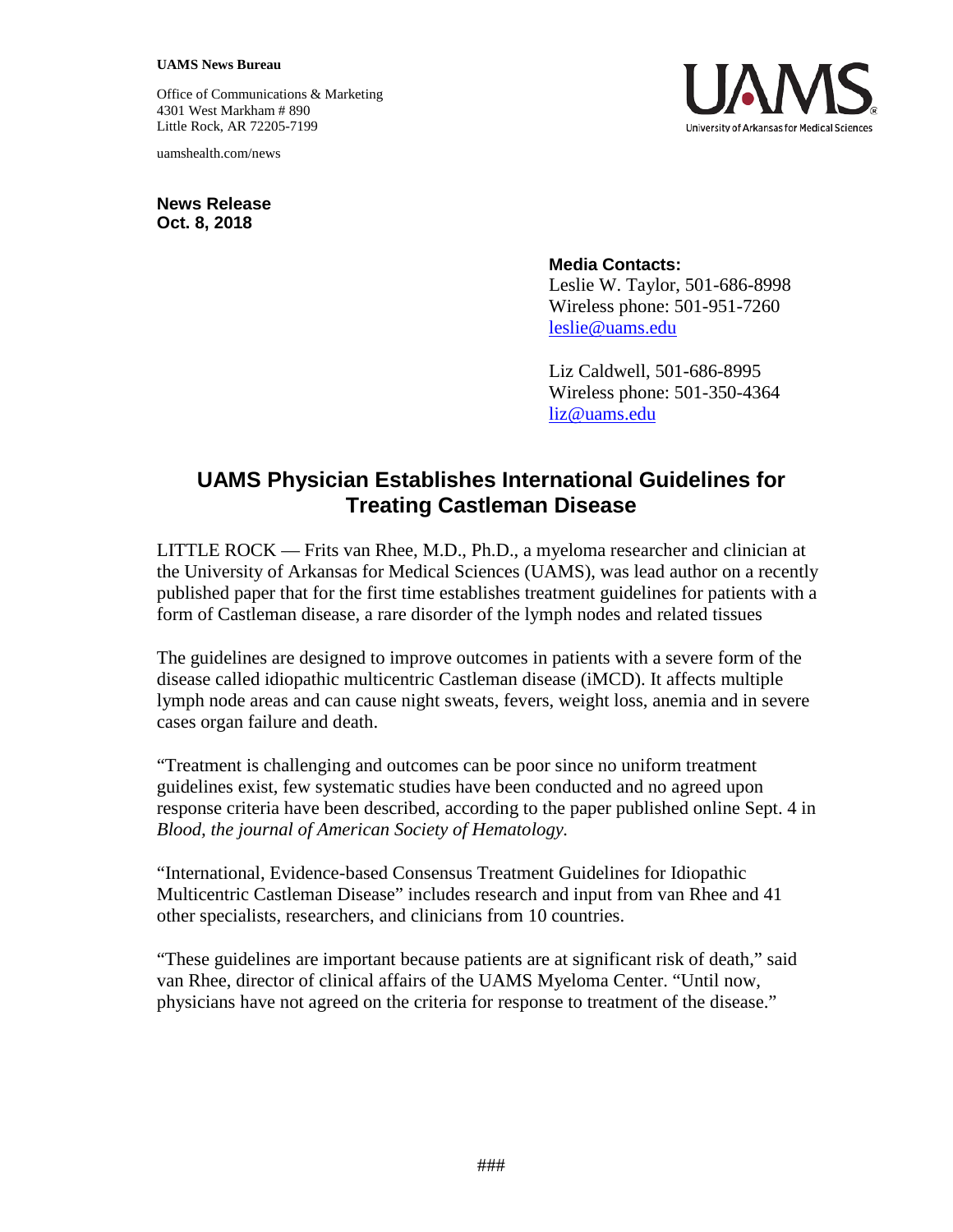Van Rhee is regarded as an international expert on Castleman disease. He is professor of medicine and holds the Charles and Clydene Scharlau Chair for Hematologic Malignancies Research.

iMCD has been treated with a wide variety of agents, including corticosteroids and chemotherapies. But many patients, especially those with a severe form of the disease, do not benefit from some of these treatments.

The guidelines should assist physicians with selecting therapy and evaluating the response, thereby improving patient outcomes. Most recommendations were reached by consensus of the expert panel. They based the guidelines on published literature, review of treatment effectiveness in 344 cases, and expert opinion. They gathered through coordinated meetings of the Castleman Disease Collaborative Network, which van Rhee cofounded in 2012 with his patient David Fajgenbaum, M.D.

Other UAMS researchers who helped with the project are Katie Stone, director of the Myeloma Immunotherapy Lab, and Amy Greenway, research associate with the Myeloma Immunotherapy Lab. Contributors hail from across the United States and Canada, the United Kingdom, Germany, Italy, France, Japan, Hong Kong, Norway and New Zealand.

"The average oncologist may only see one patient with Castleman disease in his career," said van Rhee. "A lot of progress has been made in the treatment of this disease and a lot of new information is available."

An international registry for patients with Castleman disease was established in October 2016 to collect patient outcomes to increase the evidence base for selection of future therapies.

Castleman disease occurs when an abnormal overgrowth of cells occurs in the lymph system, which serves as the main part of the body's immune system. The disease, affecting 5,000 to 6,000 patients across the nation, was identified by Benjamin Castleman, M.D., in 1954.

Van Rhee was previously the principal investigator on a worldwide trial with siltuximab, which led to the first FDA-approved treatment for multicentric Castleman disease and led to the approval of the drug by the European Medicine Agency. Earlier this year, he released a book, *Castleman Disease*, as part of the Hematology/Oncology Clinics of North America series of clinics review articles published bimonthly by Elsevier Inc. Van Rhee wrote the chapter, "Treatment of Idiopathic Castleman Disease" along with Green, his research associate, and Stone, his lab director.

UAMS is the state's only health sciences university, with colleges of Medicine, Nursing, Pharmacy, Health Professions and Public Health; a graduate school; hospital; northwest Arkansas regional campus; statewide network of regional centers; and six institutes: the Winthrop P. Rockefeller Cancer Institute, Jackson T. Stephens Spine & Neurosciences Institute, Harvey & Bernice Jones Eye Institute, Psychiatric Research Institute, Donald W. Reynolds Institute on Aging and Translational Research Institute. It is the only adult Level 1 trauma center in the state. UAMS has 2,727 students, 822 medical residents and five dental residents. It is the state's largest public employer with more than 10,000 employees, including 1,200 physicians who provide care to patients at UAMS, its